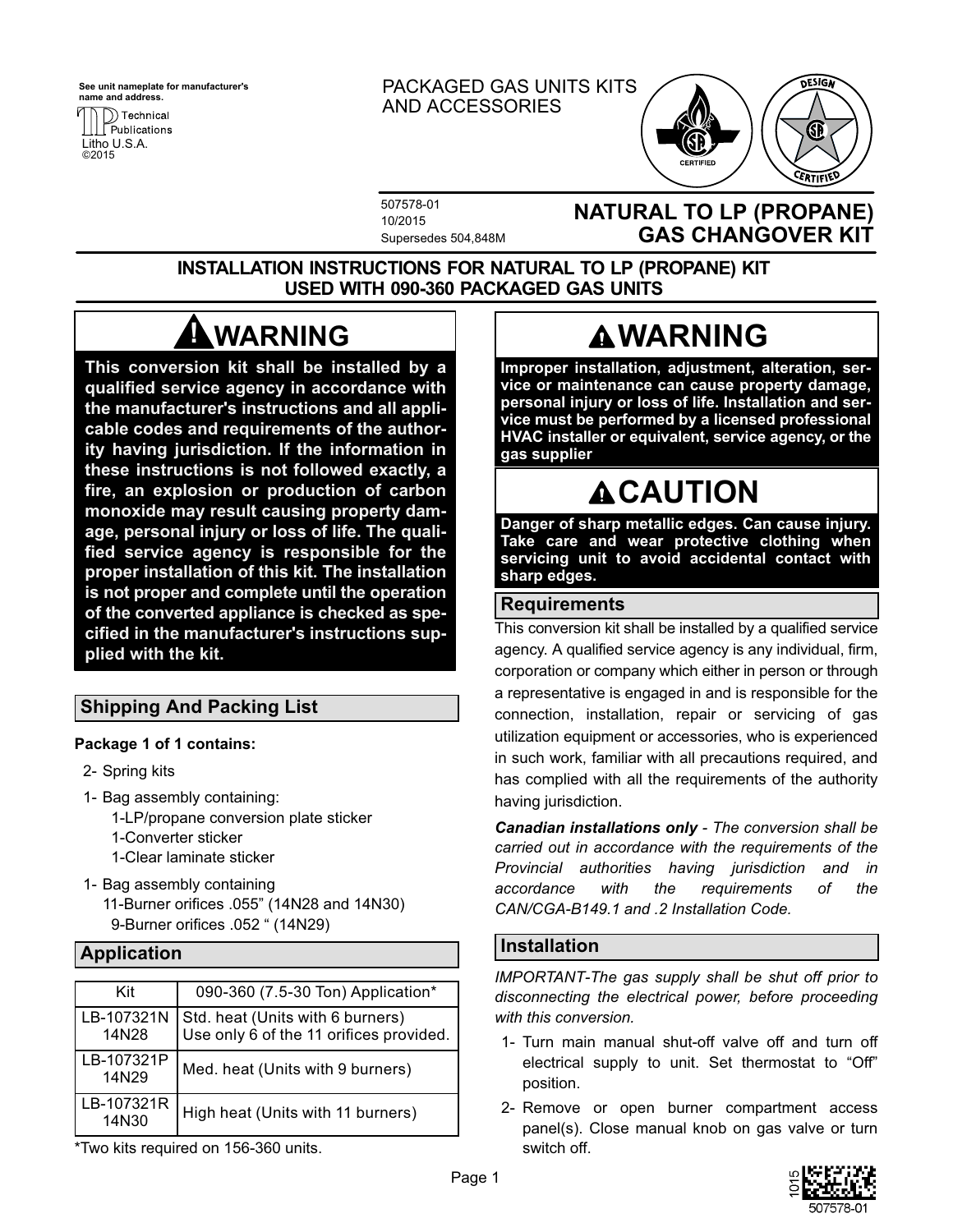



- 3- Label and disconnect wiring to gas valve. Disconnect gas supply piping to gas valve if installed.
- 4- Remove and retain four screws securing manifold to burner box. See figure 1.
- 5- Remove orifices from manifold and install the orifices provided in kit. When converting units with standard heat, use only 6 of the 11 orifices provided.

### **CAUTION - Tighten orifices with pipe threads to 6.25 ft.lbs. Do not overtighten.**

*IMPORTANT - Do not use thread compound on gas orifices.*

- 6- Secure manifold to burner box with four retained screws.
- 7- Two spring kits are provided; use 10M8201 on Honeywell gas valve and 103191-01 on White Rodgers gas valves.
- 8- Install the spring kit. Refer to figure 2 or [3](#page-2-0) and manufacturer's instructions packaged with spring kit.
- 9- Connect previously labeled wires to gas valve and connect gas supply to gas valve.
- 10- Turn manual main shut-off valve on.
- 11- Make a check mark in the appropriate box on the conversion sticker corresponding to unit model number shown on nameplate. Affix appropriate conversion sticker near unit nameplate. Place clear laminate over sticker.
- 12- Complete installer information on converter sticker and affix to vestibule panel.
- 13- Affix gas valve conversion sticker (found in conversion kit) on gas valve.
- 14- Follow Start-up and Adjustment sections to place furnace in operation.

#### **Converting the Honeywell VR8205/8305 Gas Valve (Natural to LP/Propane)**

- 1. Turn off the gas supply to the unit.
- 2. Remove the pressure regulator cover assembly. See the gas valve illustration below.
- 3. Remove the existing stem/spring assembly.
- 4. Insert the replacement stem/spring assembly.
- 5. Replace the pressure regulator cover assembly and tighten the screws.
- 6. Apply the conversion label to the gas control.



**FIGURE 2**